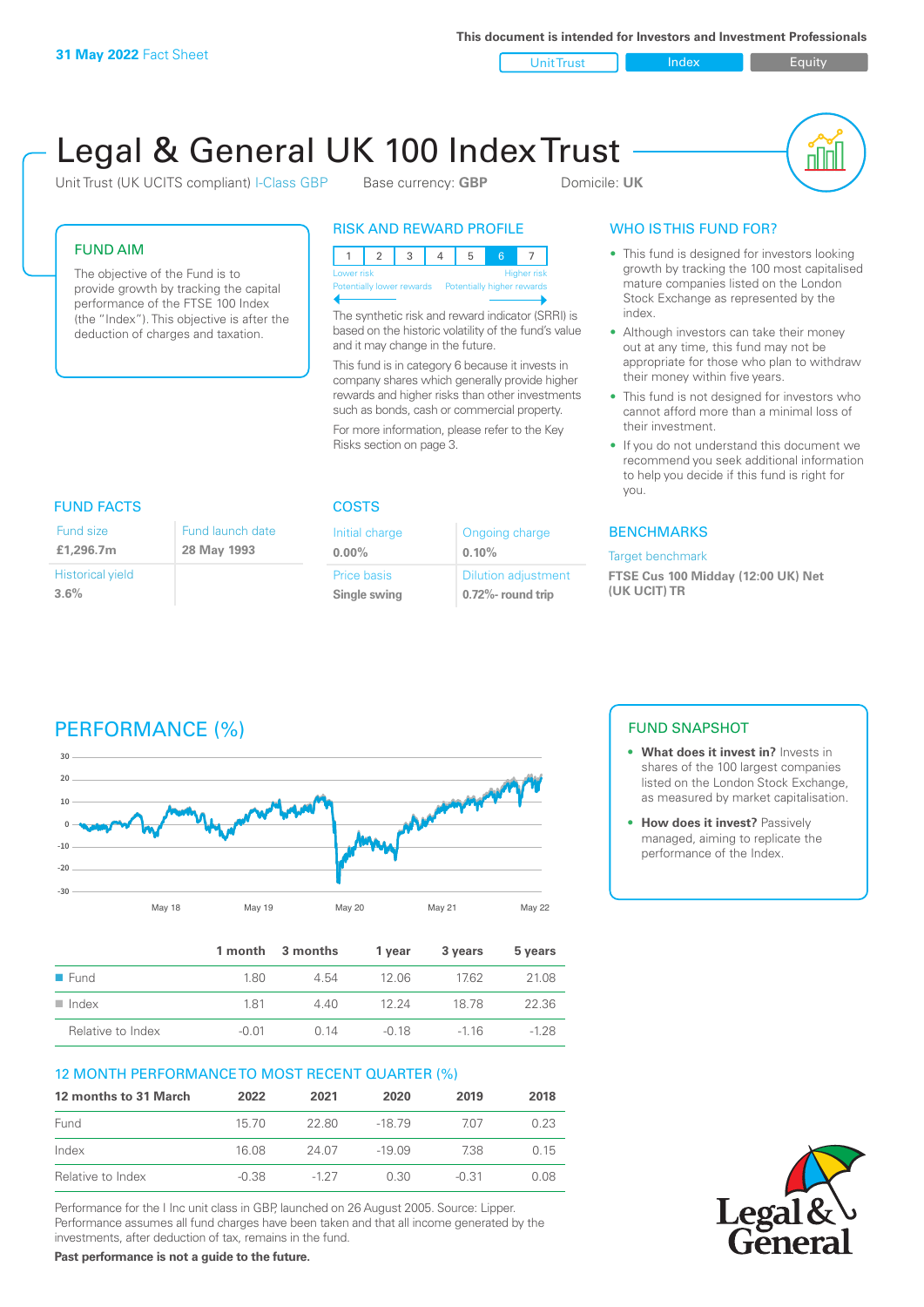# Legal & General UK 100 Index Trust

Unit Trust (UK UCITS compliant) I-Class GBP

## PORTFOLIO BREAKDOWN

All data sources are a combination of LGIM and the Fund Accountant unless otherwise stated. Totals may not sum to due to rounding. In order to minimise transaction costs, the Fund will not always own all the assets that constitute the index and on occasion it will own assets that are not in the index. The number of fund holdings can also differ from the index due to corporate events and proxy holdings.



#### SECTOR (%)

| ■ Consumer Staples         | 17.7 |
|----------------------------|------|
| $\blacksquare$ Financials  | 17.3 |
| ■ Energy                   | 13.6 |
| $\blacksquare$ Health Care | 13.3 |
| ■ Basic Materials          | 10.0 |
| ■ Consumer Discretionary   | 10.0 |
| $\blacksquare$ Industrials | 9.7  |
| $\blacksquare$ Utilities   | 3.8  |
| ■ Telecommunications       | 25   |
| ■ Real Estate              | 1.4  |
| ■ Technology               | 0.9  |
|                            |      |

#### COUNTRY (%)

United Kingdom 100.0

#### MARKET CAPITALISATION (%) TOP 10 ISSUERS (%)

| ■ Large            | 82.3 |
|--------------------|------|
| $\blacksquare$ Mid | 174  |
| ■ Small            | 0.3  |

■ Top 10 issuers 50.8% ■ Rest of portfolio 49.2% No. of holdings in fund 104 No. of holdings in index 100

| Shell                    | 9.2 |
|--------------------------|-----|
| Astra7eneca              | 81  |
| <b>HSBC Holdings</b>     | 5.4 |
| Unilever                 | 48  |
| GSK                      | 4.3 |
| <b>BP</b>                | 42  |
| Diageo                   | 42  |
| British American Tobacco | 4 N |
| Glencore                 | 3.5 |
| Rio Tinto                | 32  |
|                          |     |



The Index Fund Management team comprises 25 fund managers, supported by two analysts. Management oversight is provided by the Global Head of Index Funds. The team has average industry experience of 15 years, of which seven years has been at LGIM, and is focused on achieving the equally important objectives of close tracking and maximising returns.